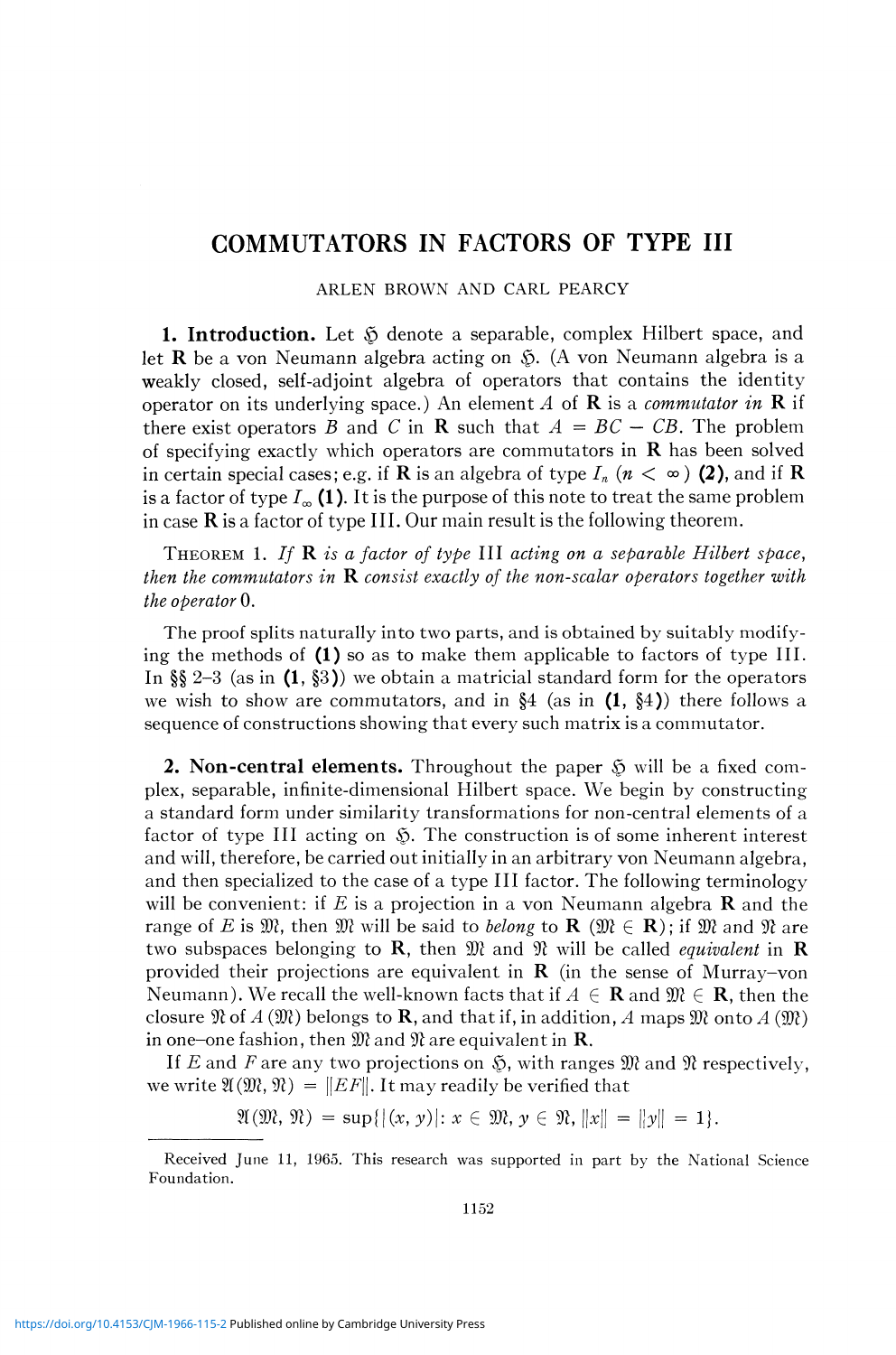The facts we shall need concerning this function of pairs of subspaces are summarized in the following preparatory lemma, which is largely folklore but for which it seems difficult to give a single reference.

LEMMA 2.1. *Let E and F be projections with ranges* 9W *and* 9Î, *and suppose*   $\mathfrak{A}(\mathfrak{M}, \mathfrak{N}) < 1$ . Then  $\mathfrak{M} \cap \mathfrak{N} = \{0\}$  and  $\mathfrak{N} = \mathfrak{M} + \mathfrak{N}$  is closed. Moreover, *there exists a partial isometry W with initial space*  $\Re \Theta \mathfrak{M}$  and final space  $\Re$ , *and for any such W the operator*  $E + W$  maps  $\Re$  *invertibly onto itself. Finally, if* **R** *is any von Neumann algebra containing E and F, then W, and hence*  $E + W$ , *can be chosen so as to belong to* R.

*Proof.* That  $\mathfrak{M} \cap \mathfrak{N} = \{0\}$  is clear. Let  $\mathfrak{A}(\mathfrak{M}, \mathfrak{N}) = \sigma$ . Then for  $x \in \mathfrak{M}$ ,  $y \in \mathcal{X}$  we have  $|(x, y)| \leq \sigma ||x|| ||y||$  and consequently

$$
||x + y||2 \ge ||x||2 - 2\sigma ||x|| ||y|| + ||y||2
$$
  
= (1 - \sigma) (||x||<sup>2</sup> + ||y||<sup>2</sup>) + \sigma (||x|| - ||y||)<sup>2</sup>.

It follows that the mappings  $x + y \rightarrow x$  and  $x + y \rightarrow y$  of  $\Re$  into itself are bounded, and hence that  $\Re$  is closed.

Let  $\mathcal{R} = F(\mathcal{R} \ominus \mathcal{M})$ . Clearly  $\mathcal{R}$  and  $\mathcal{R} \ominus \mathcal{M}$ , and hence cl  $\mathcal{R}$ , all belong to any von Neumann algebra **R** that contains E and F. Moreover, F maps  $\mathcal{R} \oplus \mathcal{W}$ onto  $\mathcal{R}$  in one-one fashion. Hence in order to show that  $\mathcal{R} \ominus \mathcal{R}$  and  $\mathcal{R}$  are equivalent in **R**, it suffices to verify that cl  $\mathcal{R} = \mathcal{R}$ . But now, if  $y \in \mathcal{R}$  and  $y \perp \mathcal{R}$ , then  $y \perp F(y - Ey)$  so that

$$
0 = (y, F(y - Ey)) = (y, y - Ey) = ||(1 - E)y||2.
$$

Thus  $y \in \mathfrak{M}$  and therefore  $y = 0$ .

It remains to show that if *W* is any partial isometry with initial space  $\mathfrak{R} \oplus \mathfrak{M}$  and final space  $\mathfrak{R}$ , then  $E+W$  is invertible when regarded as a mapping of  $\mathbb R$  into  $\mathbb R$ . Since  $\mathbb R$  has been shown to be closed, the closed graph theorem applies, and it suffices to verify that  $E + W$  maps  $\Re$  onto itself in one-one fashion, a fact that is easily established by direct calculation.

LEMMA 2.2. *Let* R *be a von Neumann algebra acting on* §, *and let A be a noncentral element of* R. *Then there exist non-trivial subspaces* SDÎ *and* 91 *belonging to*   $\mathbf R$  such that  $\mathfrak{A}(\mathfrak{M}, \mathfrak{N}) < 1$  and such that A maps  $\mathfrak{M}$  onto  $\mathfrak{N}$  in one-one fashion.

*Proof.* Since A is not in the centre of **R**, there exists a projection  $E \in \mathbf{R}$  such that  $AE \neq EAE$ . We choose one such E and keep it fixed for the duration of the proof. Then  $T = (1 - E)AE$  is a non-zero element of **R** and the same is true of  $P = (T^* T)^{1/2}$ . Let  $0 < \epsilon < ||P|| = ||T||$ , let *F* denote the spectral projection of *P* associated with the interval  $[\epsilon, ||P||]$ , and let  $\mathcal{R} = F(\mathfrak{H})$ . Note that  $F \in \mathbf{R}$  and  $F \neq 0$ . It follows from the spectral theorem that  $\|Px\| \geq \epsilon \|x\|$  for all  $x \in \mathcal{R}$ , and therefore, for such x,

$$
\epsilon \|x\| \leq \|Px\| = \|Tx\| = \|(1 - E)AEx\| \leq \|A\| \|Ex\|.
$$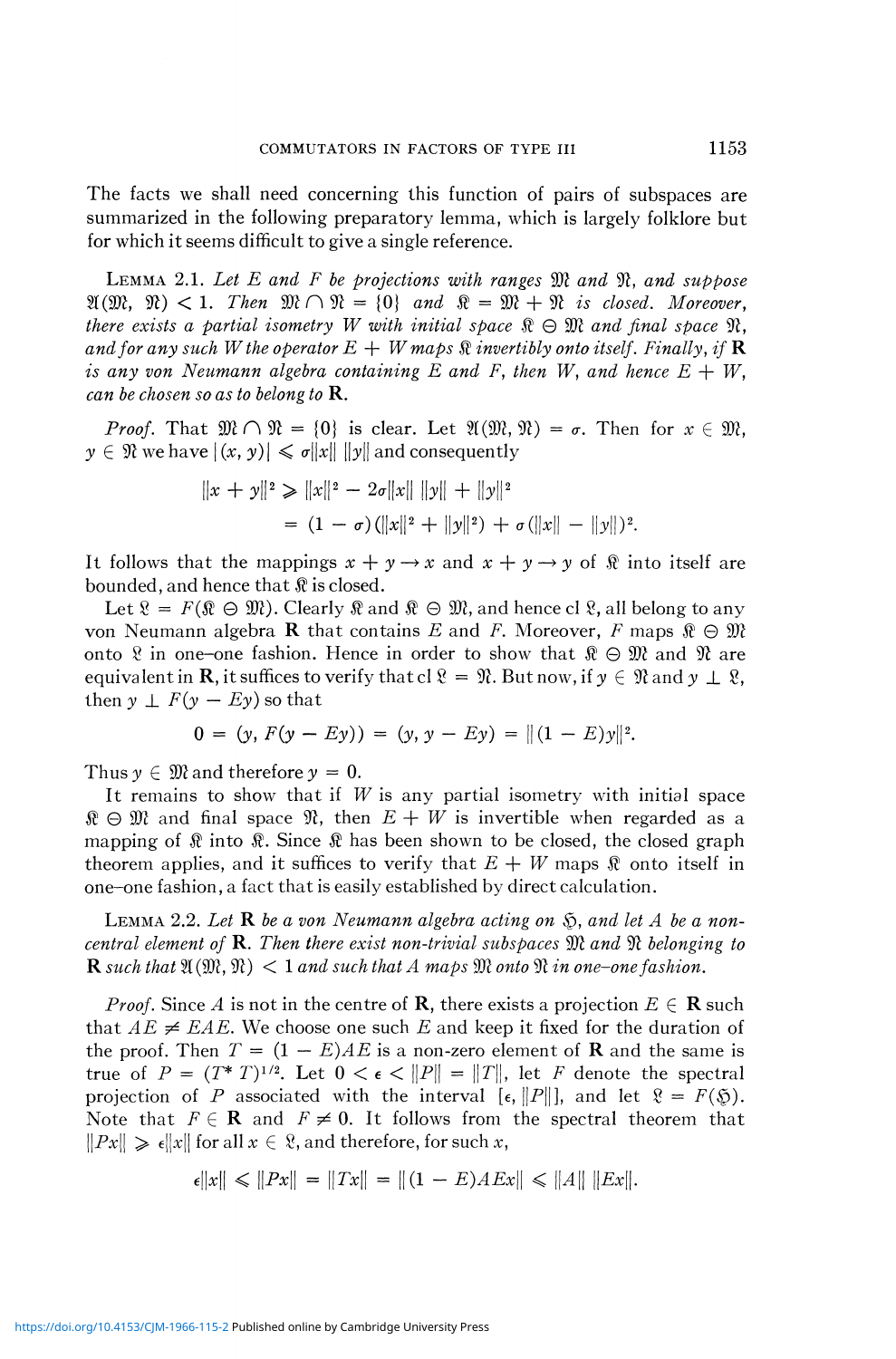Thus

$$
||Ex|| \geqslant (\epsilon/||A||)||x||, \qquad x \in \mathfrak{L},
$$

whence it follows that  $\mathfrak{M} = E(\mathfrak{L})$  is closed and belongs to **R**. Moreover, if  $y \in \mathfrak{M}$ , then  $y = Ex$  for some  $x \in \mathfrak{L}$ , and we have

$$
||Ay|| = ||AEx|| \ge ||Tx|| \ge \epsilon ||x|| \ge \epsilon ||y||
$$

so that A is bounded below on  $\mathfrak{M}$ . It follows at once that  $\mathfrak{N} = A(\mathfrak{M})$  is closed and belongs to **R** and also, of course, that A maps  $\mathfrak{M}$  onto  $\mathfrak{N}$  in one-one fashion.

It remains only to show that  $\mathfrak{A}(\mathfrak{M}, \mathfrak{N}) < 1$ . To this end choose  $\delta > 0$ such that  $\delta||EAE|| \leq \epsilon$ . Then for  $x \in \mathcal{X}$  we have

$$
||Tx|| \ge \epsilon ||x|| \ge \delta ||EAE|| \, ||x|| \ge \delta ||EAEx||.
$$

Next, let  $\sigma$  denote the positive root of the equation

$$
\sigma^2 = 1/(\delta^2 + 1)
$$

so that

 $\delta^2 = (1 - \sigma^2)/\sigma^2$ .

(Note that  $0 < \sigma < 1$ .) Then for  $x \in \mathcal{X}$  we have

 $\sigma^2 ||Tx||^2 \geq \sigma^2 \delta^2 ||EAEx||^2 = (1 - \sigma^2) ||EAEx||^2.$ 

But also

$$
||AEx||2 = ||EAEx||2 + ||(1 - E)AEx||2 = ||EAEx||2 + ||Tx||2,
$$

so that for all  $x \in \mathcal{X}$ 

$$
\sigma^2 ||AEx||^2 \geqslant \sigma^2 ||EAEx||^2 + (1 - \sigma^2) ||EAEx||^2 = ||EAEx||^2.
$$

Finally, let u and v denote unit vectors in  $\mathfrak{M}$  and  $\mathfrak{N}$  respectively, let  $v = Aw$ ,  $w \in \mathfrak{M}$ , and select x and y in  $\mathfrak{L}$  such that  $Ex = u$  and  $Ey = w$ . Then

 $|(u,v)| = |(Ex,AEy)| = |(u,EAEy)| \leq ||EAEy|| \leq \sigma||AEy|| = \sigma||w|| = \sigma < 1,$ and the proof is complete.

PROPOSITION 2.3. Let **R** be a von Neumann algebra acting on  $\Im$  and let A be *any non-central element of* R. *Then there exist in* R (1) *three orthogonal projections*   $E_1, E_2, E_3$  ( $E_1 \neq 0$ ) having sum equal to 1 and (2) an invertible operator T such *that T*<sup>-1</sup> AT maps the range of  $E_1$  isometrically onto the range of  $E_2$ , i.e., such that  $T^{-1}ATE_1$  *is a partial isometry with*  $E_1$  *and*  $E_2$  *for initial and final projections, respectively.* 

*Proof.* Let  $\mathfrak{M}$  and  $\mathfrak{N}$  be any pair of subspaces satisfying the conditions of Lemma 2.2, and let  $\mathbb{R} = \mathbb{R} + \mathbb{R}$ . According to Lemma 2.1,  $\mathbb{R}$  is closed. We define  $\mathfrak{M}_1 = \mathfrak{M}, \mathfrak{M}_2 = \mathfrak{K} \oplus \mathfrak{M}_1, \mathfrak{M}_3 = \mathfrak{K}^{\perp}$ , and take  $E_i$  to be the projection on  $\mathfrak{M}_i$ ,  $i = 1, 2, 3$ . Clearly the  $E_i$  are mutually orthogonal and have sum 1.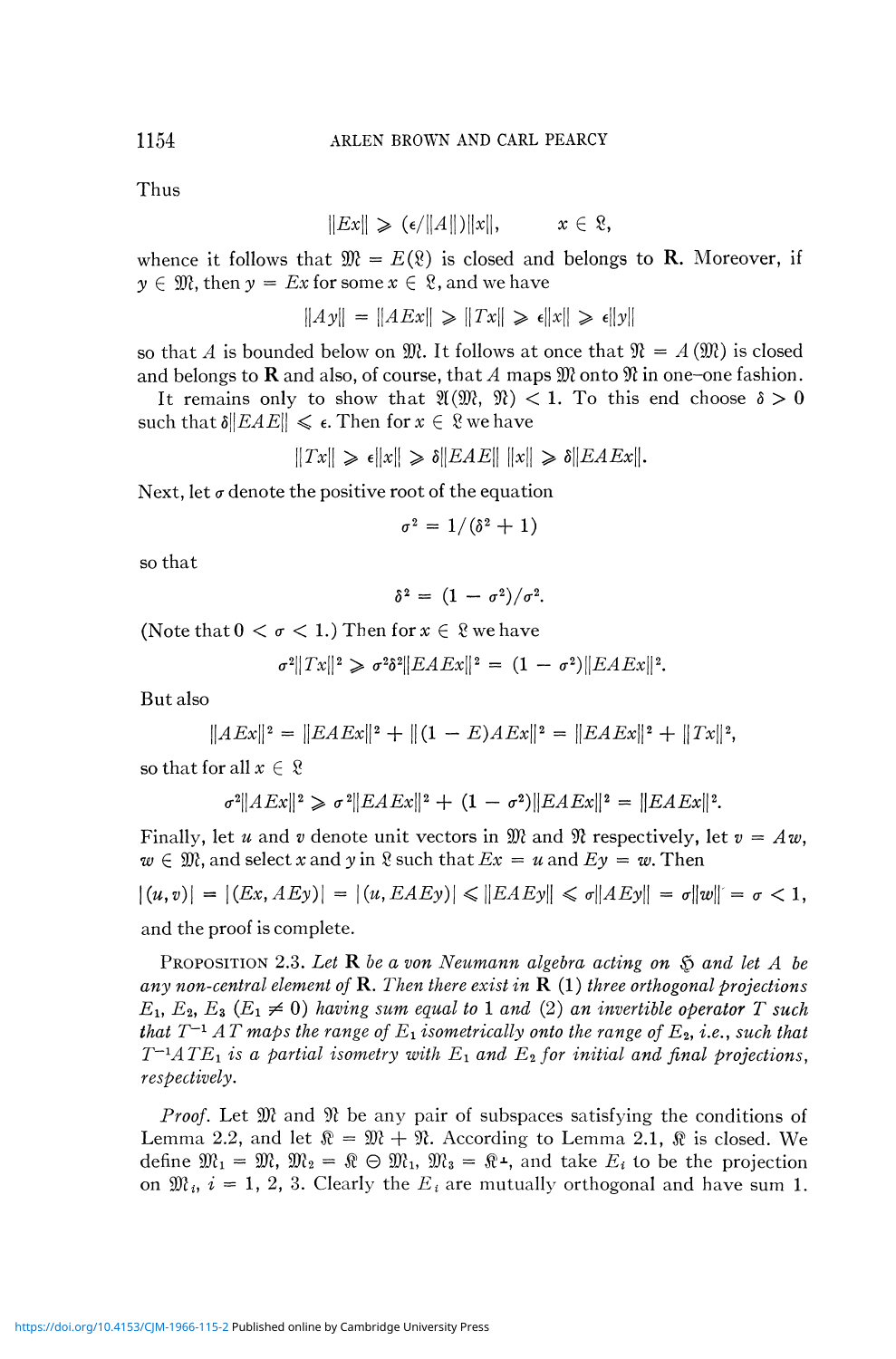Note that  $E_1 \neq 0$  and that  $E_1$  and  $E_2$  are equivalent in **R**, while all we can say of  $E_3$  in general is that  $0 \le E_3 < 1$ . By Lemma 2.1 there is a partial isometry *W* in **R** having initial space  $\mathfrak{M}_2$  and final space  $\mathfrak{R}$ , and  $E_1 + W$  maps  $\mathfrak{R}$  onto itself invertibly. It follows that  $R = E_1 + W + E_3$  is an invertible element of **R** satisfying  $R^{-1}(\mathfrak{N}) = \mathfrak{M}_2$ . Hence  $Z = R^{-1}AE_1$  is an element of **R** that maps  $\mathfrak{M}_1$  onto  $\mathfrak{M}_2$  in a one-one fashion and annihilates  $\mathfrak{M}_1$ <sup>1</sup>. If  $Z = VP$  is the polar decomposition of Z, then the positive operator  $P$  maps  $\mathfrak{M}_1$  onto itself and  $V$ is a partial isometry of  $\mathfrak{M}_1$  onto  $\mathfrak{M}_2$ . It follows that  $Q = P + E_2 + E_3$  is also an invertible element of **R**, and if  $S = Q^{-1}$ , then  $ZS = V$ . Now define  $T = RS \in \mathbb{R}$ . Then  $TE_1 = RSE_1 = SE_1 = E_1 SE_1$ , so that

$$
T^{-1}ATE_1 = S^{-1}(R^{-1}AE_1)SE_1 = S^{-1}ZSE_1 = S^{-1}VE_1 = V,
$$

and the proof is complete.

Proposition 2.3 admits an obvious matricial interpretation. If we write  $\tilde{V} = V|\mathfrak{M}_1$  for the isometry of  $\mathfrak{M}_1$  onto  $\mathfrak{M}_2$  induced by *V*, then  $T^{-1}AT$  has the matrix

$$
\begin{pmatrix} 0 & * & * \\ \tilde{V} & * & * \\ 0 & * & * \end{pmatrix}
$$

with respect to the direct resolution  $\mathfrak{S} = \mathfrak{M}_1 \oplus \mathfrak{M}_2 \oplus \mathfrak{M}_3$ . Indeed, if we allow  $\tilde{V}$  to identify  $\mathfrak{M}_1$  and  $\mathfrak{M}_2$  we may write  $T^{-1}AT$  as the matrix

$$
\begin{pmatrix} 0 & * & * \\ 1 & * & * \\ 0 & * & * \end{pmatrix}.
$$

The trouble with this interpretation, of course, is that while  $E_1$  and  $E_2$  are equivalent in **R**, so that we may identify  $\mathfrak{M}_1$  and  $\mathfrak{M}_2$ , we have virtually no control over  $\mathfrak{M}_3$ . In particular, the above matrix cannot, in general, be regarded as a matrix with entries taken from a fixed ring of operators, but can only be viewed as a block matrix with entries consisting of mappings from one subspace to another.

We note at once, however, that if **R** contains a non-trivial subspace  $\mathfrak{M}'$ properly smaller than  $\mathfrak{M}$ , then  $\mathfrak{M}'$  and  $\mathfrak{N}' = A(\mathfrak{M}')$  also satisfy the conditions of Lemma 2.2, so that we may replace  $\mathfrak{M}$  and  $\mathfrak{N}$  by  $\mathfrak{M}'$  and  $\mathfrak{N}'$ , respectively, in the proof of Proposition 2.3. If this is done, then  $\Re$  is replaced by the properly smaller subspace  $\mathbb{R}' = \mathbb{R}' + \mathbb{R}'$ , which ensures that  $\mathbb{R}_3$  is not trivial. We express the consequences of this idea in the following corollary.

COROLLARY 2.4. *If the von Neumann algebra* R *of Proposition* 2.3 *is not a factor of type* J2, *then the projection E<sup>z</sup> can always be taken to be non-zero.* 

*Proof.* What must be shown is that if  $E_1 + E_2 = 1$  and  $E_1$  is a minimal projection in **R**, then **R** is a factor of type  $I_2$ . This is an easy exercise whose proof we omit.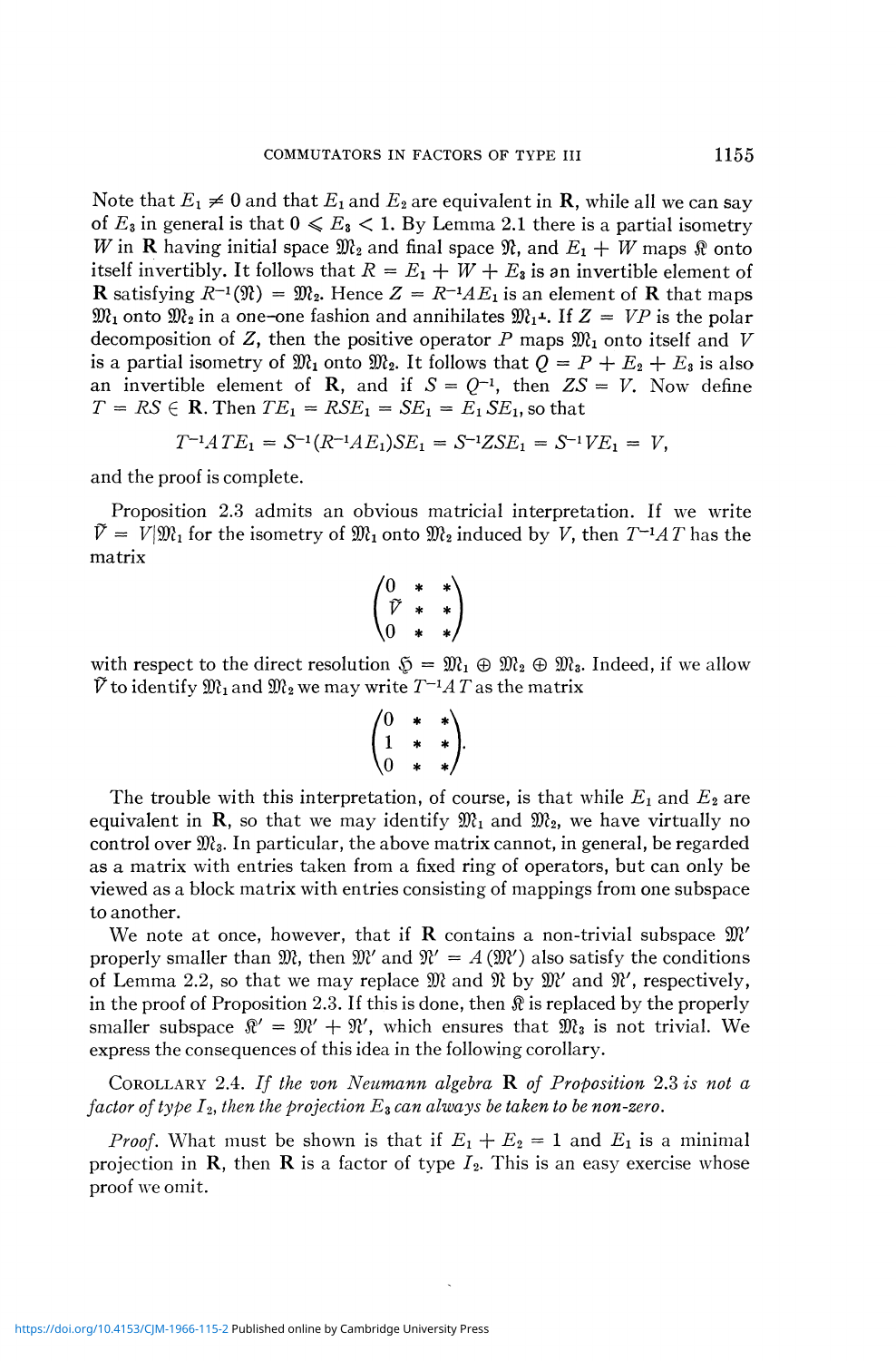**3. Standard form.** Suppose now that  $\bf{R}$  is a type III factor acting on  $\tilde{\bf{Q}}$ . Then all the non-zero projections in  $\bf R$  are equivalent to one another. In particular, each is equivalent to 1. Hence if  $\{E_1, \ldots, E_n\}$  is any (finite) system of orthogonal non-zero projections in  $\bf R$  satisfying

$$
E_1+\ldots+E_n=1,
$$

then the rings  $E$  *t*  $\mathbf{R}E$  *i* are all spatially isomorphic with one another and with  $\mathbf{R}$ itself. On the other hand, it is standard algebra that the system  $\{E_1, \ldots, E_n\}$ can be used to obtain a spatial isomorphism between **R** and the  $n \times n$  matrix ring over, say,  $E_1$  **R** $E_1$ . Putting these two remarks together, we conclude that the system  ${E_1, \ldots, E_n}$  yields a spatial isomorphism between **R** and the von Neumann algebra  $M_n$  of all  $n \times n$  matrices over **R**. (The ring  $M_n$  is viewed as acting in the usual fashion on the direct sum of  $n$  copies of  $\mathfrak{H}$ . It will be noted that the determination of a particular isomorphism between  $\bf{R}$  and  $\bf{M}$ <sub>n</sub> requires not only the specification of the system of projections  $\{E_1, \ldots, E_n\}$  but also the choice of a particular system of isometries in  $\bf{R}$  having the  $E_i$  as final projections. Nevertheless we shall speak of any one such isomorphism as *effected by*  $\{E_1, \ldots, E_n\}$ .

The applications we shall make of these remarks are limited to the cases  $n = 2$  and  $n = 3$ . In particular, taking  $n = 3$ , we obtain the following improvement of Proposition 2.3.

PROPOSITION 3.1. *Let R be a type* III *factor acting on (a separable Hilbert space)* §, *and let A be any non-scalar element of* R. *Then there exist in* R *an invertible operator T and a system*  $\{E_1, E_2, E_3\}$  of projections effecting a spatial *isomorphism of* **R** onto  $\mathfrak{M}_3$  under which  $T^{-1}AT$  is carried onto a matrix of the form

$$
(\pi) \qquad \begin{pmatrix} 0 & * & * \\ 1 & * & * \\ 0 & * & * \end{pmatrix}.
$$

With this result the way is paved for the exploitation of the same sort of matrix calculations employed in  $(1)$ . Indeed, the balance of the program for proving Theorem 1 is so closely parallel to the proof in  $(1, \S 4)$  that the operators of "class (F)" are commutators, that some of the individual arguments can and will be curtailed.

**4. Some matrix commutators.** The separable complex Hilbert space  $\mathfrak{H}$ and the type III factor  $\bf{R}$  will remain fixed as before. The class of all non-scalar elements of **R** will be denoted by  $(\Pi)$  both for the sake of brevity and also to emphasize the fact that, from this point on, the main property of these operators will be the one embodied in Proposition 3.1. The program begins with the following definition.

If  $A, B \in \mathbb{R}$ , then an R-generalized sum of A and B is any operator of the form  $S^{-1}AS+T^{-1}BT$  where  $S$  and  $T$  are invertible elements of  $\bf R$ .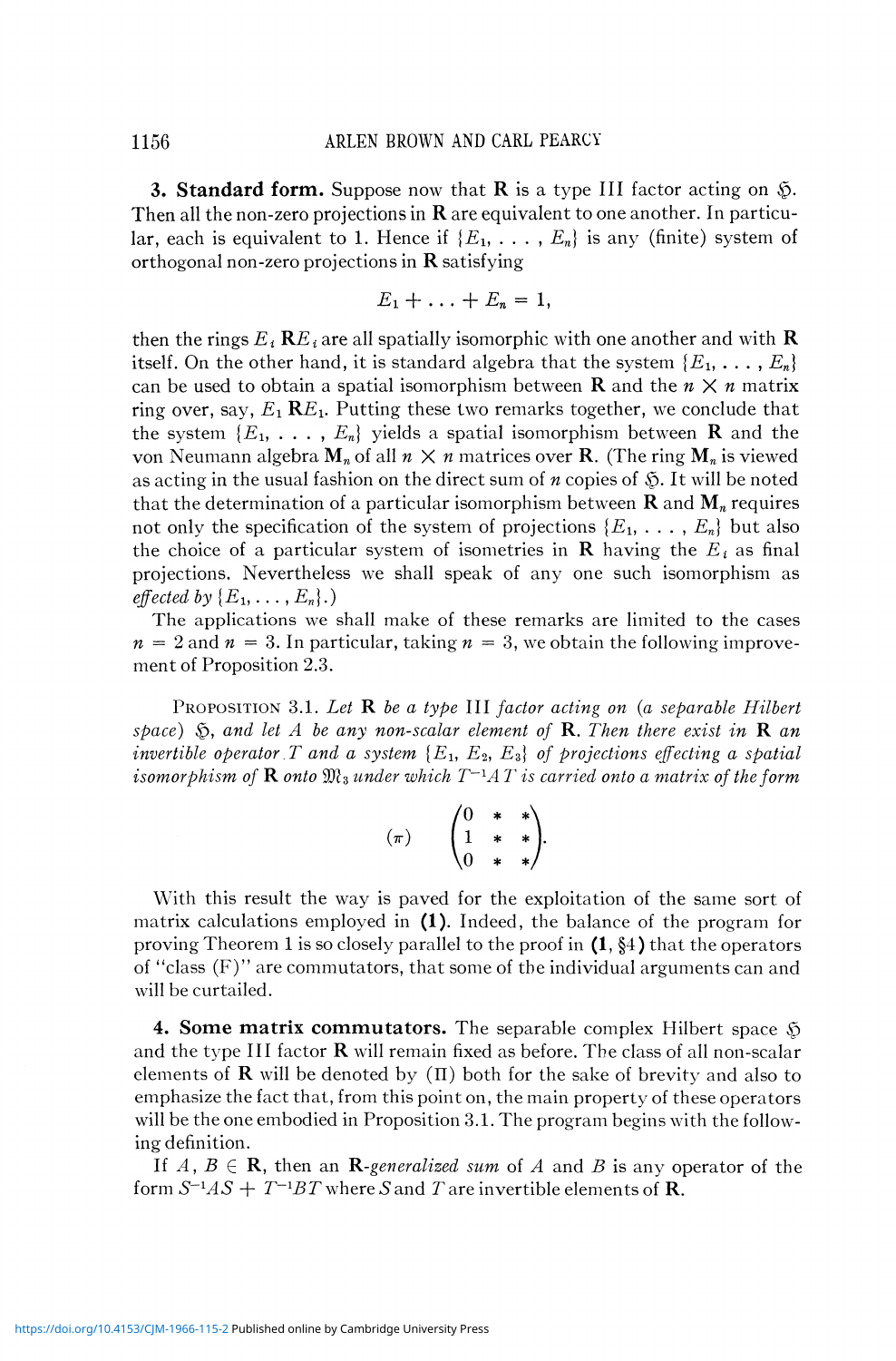LEMMA 4.1. If  $A, B \in (\Pi)$ , then some **R**-generalized sum of A and B is a *commutator in* R.

*Proof.* It is known (4, Theorem 4) that any operator in a type III factor with non-trivial null space is a commutator in the factor. Hence the present lemma will follow if we exhibit an R-generalized sum of *A* and *B* having a non-trivial null space.

Let T and  ${E_1, E_2, E_3}$  be chosen, according to Proposition 3.1, so that  ${E_1, E_2, E_3}$  effects a spatial isomorphism  $\phi$  of **R** onto **M**<sub>3</sub> such that  $\phi(T^{-1}AT)$ is a matrix of the form  $(\pi)$ . Since a generalized sum of  $A_1 = T^{-1}AT$  and B is also a generalized sum of A and B, we may clearly assume that  $A_1 = A$  or, in other words, that  $\phi(A)$  has the form  $(\pi)$ . Similarly it is no loss of generality to assume there exist projections  $\{F_1, F_2, F_3\}$  effecting a spatial isomorphism of **R** onto  $M_3$  which carries *B* onto a matrix of the form  $(\pi)$ . For  $i = 1, 2, 3$ , let  $W_i$  be a partial isometry in **R** having initial projection  $E_i$  and final projection  $F_i$ . Then  $U = W_1 + W_2 + W_3$  is a unitary element of **R** and, as a simple calculation shows,  $B_1 = U^* B U$  is carried by  $\phi$  onto a matrix of the form

$$
\begin{pmatrix} 0 & * & * \ z & * & * \ 0 & * & * \end{pmatrix}
$$

where *Z* is invertible. Finally, let  $R \in \mathbf{R}$  satisfy

$$
\phi(R) = \begin{pmatrix} -Z^{-1} & 0 & 0 \\ 0 & 1 & 0 \\ 0 & 0 & 1 \end{pmatrix}.
$$

Then

$$
\phi(R^{-1}B_1 R) = \begin{pmatrix} 0 & * & * \\ -1 & * & * \\ 0 & * & * \end{pmatrix},
$$

$$
\phi(A + R^{-1}B_1 R) = \begin{pmatrix} 0 & * & * \\ 0 & * & * \\ 0 & * & * \end{pmatrix},
$$

and it follows at once that  $A + (UR)^{-1} B(UR)$  annihilates the range of  $E_1$ .

LEMMA 4.2. *If C is a commutator in* R, *then all operators of the form* 

$$
\begin{pmatrix} C & * \\ * & 0 \end{pmatrix}
$$

*are commutators in* M<sub>2</sub>.

The proof of this lemma is virtually indistinguishable from that of  $(1, 1)$ Lemma 4.1 ) and will be omitted.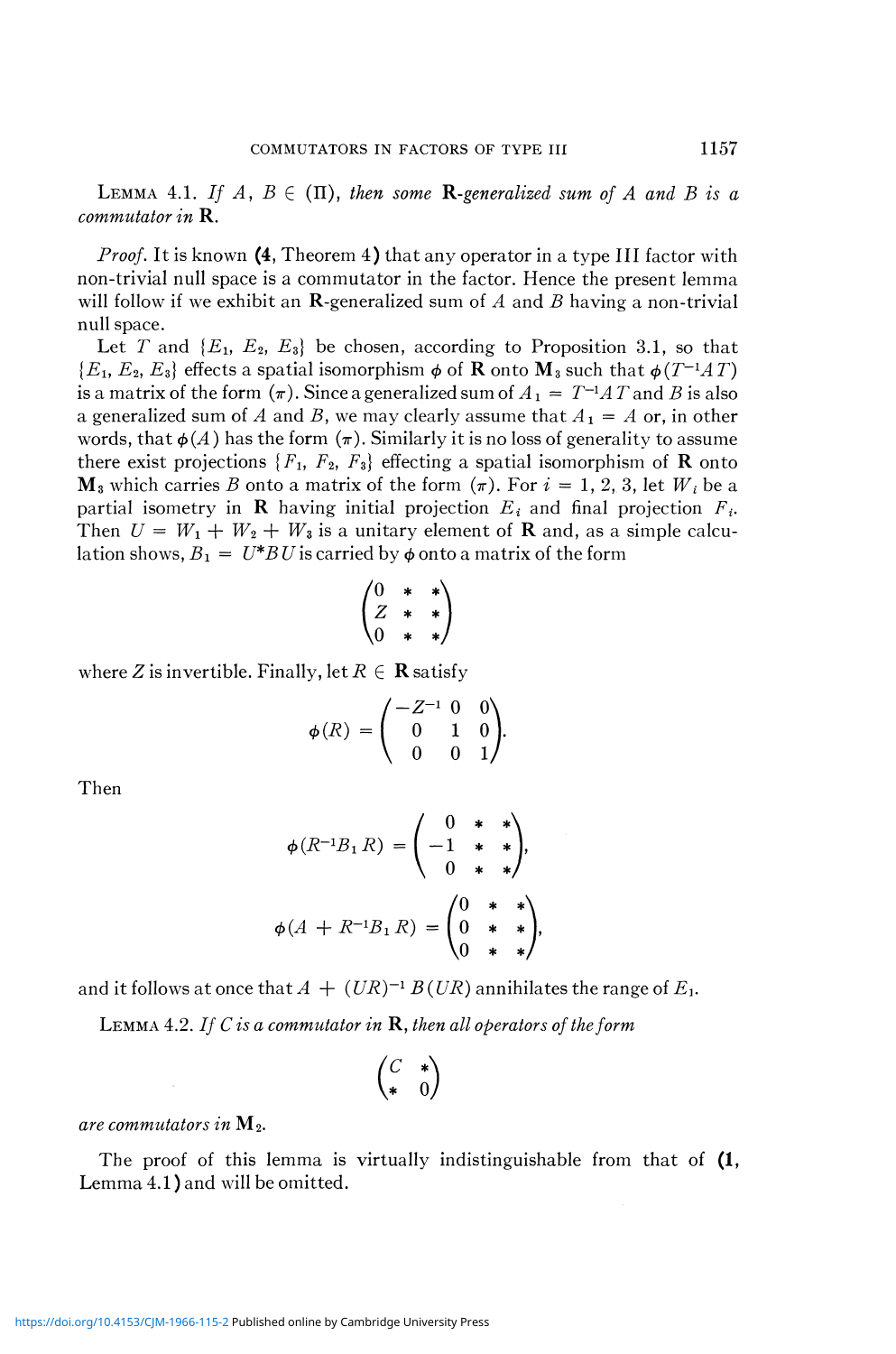LEMMA 4.3. *Suppose that K,* L, *and N are elements of* R, *that Lis invertible, and that some ^-generalized sum of K and N is a commutator in* R. *Then every operator in* M 2 *of the form* 

$$
\begin{pmatrix} K & L \\ * & N \end{pmatrix}
$$

*is a commutator in*  $M_2$ .

*Proof.* If A and B are operators in **R** with disjoint spectra, and  $Y \in \mathbb{R}$ , then there is an  $X \in \mathbb{R}$  satisfying  $AX - XB = Y$ . For by (3, Theorem 10) there exists a unique bounded operator  $X$  on  $\mathfrak S$  satisfying the above equation, and the uniqueness of *X* implies that *X* commutes with every unitary operator in the commutant of **R**, i.e., that  $X \in \mathbb{R}$ .

The remainder of this proof is simply a duplication of the proof of  $(1, 1)$ Lemma 4.2) and is omitted.

COROLLARY 4.4. If K, N are in  $(\Pi)$  and  $L \in \mathbf{R}$  is invertible, then every operator *in M 2 of the form* 

$$
\begin{pmatrix} K & L \\ * & N \end{pmatrix}
$$

*is a commutator in*  $\mathbf{M}_2$ .

LEMMA 4.5. Let  $A_i$ ,  $i = 1, 2, 3, 4$ , be any operators in  $\bf{R}$ , and suppose that  $S$ *is an invertible operator of class* ( $\Pi$ ). *Then for all sufficiently large*  $\lambda > 0$ ,

$$
\begin{pmatrix} A_1 & A_3 + \lambda S \\ A_2 & A_4 \end{pmatrix}
$$

*is a commutator in*  $M_2$ .

since

*Proof.* Since  $(\Pi)$  is the complement in **R** of a closed subspace, it follows that  $(\Pi)$  is open in **R** (in the uniform topology) and closed with respect to multiplication by non-zero scalars. Hence for any  $Y \in \mathbf{R}$  the operators

$$
Y + \lambda S = \lambda (S + (1/\lambda) Y) \quad \text{and} \quad Y - \lambda S = -\lambda (S - (1/\lambda) Y)
$$

are invertible and in  $(\Pi)$  along with *S* for all sufficiently large  $\lambda$ . The result now follows from Corollary 4.4 by making a similarity transformation via the matrix

 $\begin{pmatrix} 1 & 0 \\ 1 & 1 \end{pmatrix}$ 

$$
\begin{pmatrix} 1 & 0 \\ -1 & 1 \end{pmatrix} \begin{pmatrix} A_1 & A_3 + \lambda S \\ A_2 & A_4 \end{pmatrix} \begin{pmatrix} 1 & 0 \\ 1 & 1 \end{pmatrix} = \begin{pmatrix} A_1 + A_3 + \lambda S & A_3 + \lambda S \\ * & A_1 - A_3 - \lambda S \end{pmatrix}.
$$

LEMMA 4.6. If  $A \in \mathbb{R}$  and V is any isometry in  $\mathbb{R}$  such that  $1 - V V^*$  is *equivalent to* 1, then there exists  $X \in \mathbf{R}$  such that  $XV = 0$  while  $A + VX$  is a *commutator in* R.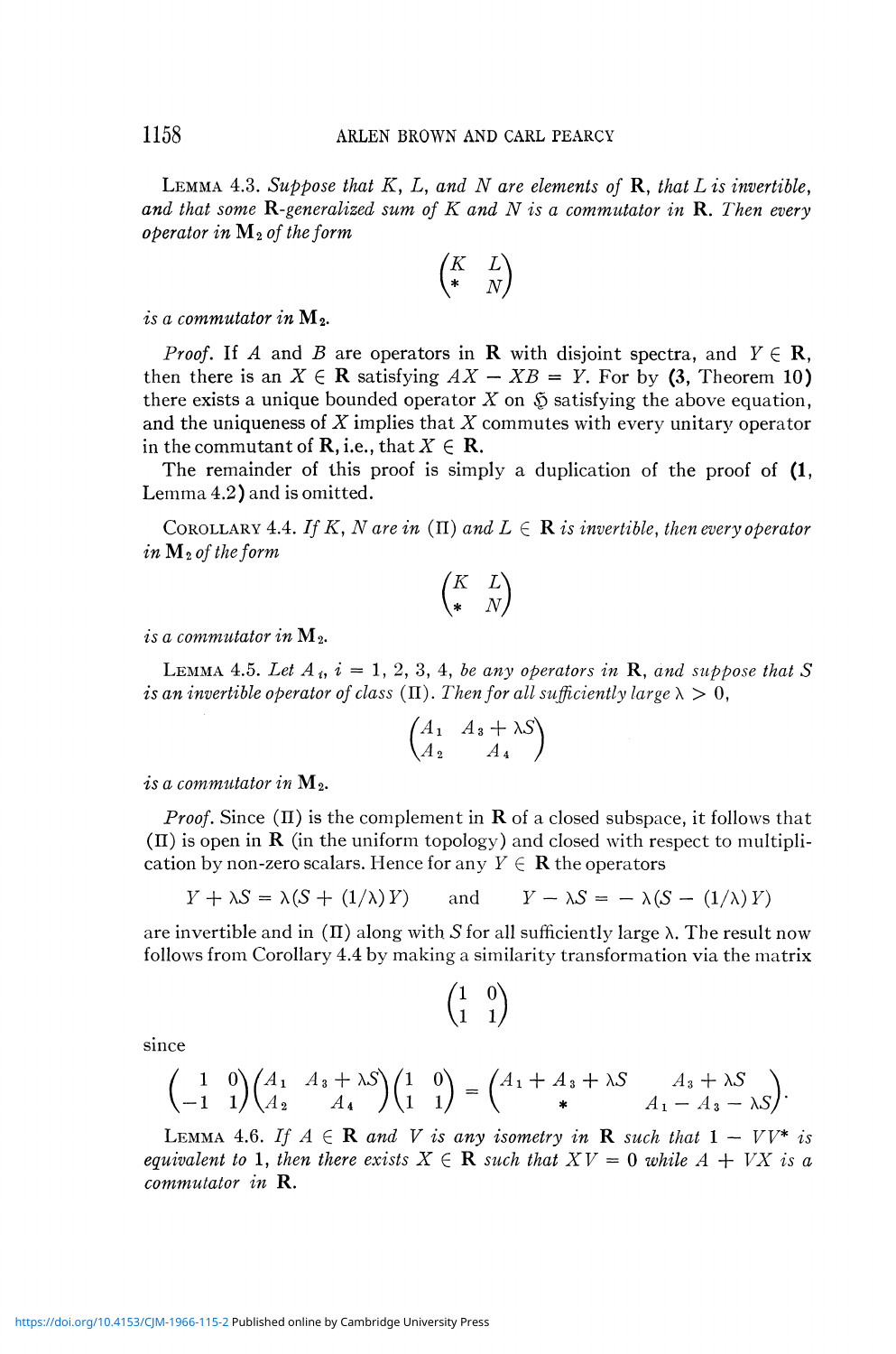*Proof.* Use the equivalent projections  $E = VV^*$  and  $1 - E$  to effect a spatial isomorphism  $\phi$  of **R** onto **M**<sub>2</sub>, and suppose that *E* and 1 – *E* are mapped by  $\phi$  onto the matrices

$$
\begin{pmatrix} 1 & 0 \\ 0 & 0 \end{pmatrix} \quad \text{and} \quad \begin{pmatrix} 0 & 0 \\ 0 & 1 \end{pmatrix}
$$

respectively. Clearly, then,

$$
\phi(V) = \begin{pmatrix} V_1 & V_2 \\ 0 & 0 \end{pmatrix}
$$

where  $V_1$ ,  $V_2$  are isometries in **R** with final projections  $E_1$ ,  $E_2$  satisfying  $E_1$   $E_2$  = 0 and  $E_1 + E_2 = 1$ . Define  $S = E_1 + 2E_2$  and observe that S is an invertible operator of class (II). For  $\lambda > 0$  define  $Y_{\lambda} = \lambda V_1 * E_1$  and  $Z_{\lambda} = 2\lambda V_2 * E_2$ , and let  $X_\lambda$  be such that

$$
\phi(X_{\lambda}) = \begin{pmatrix} 0 & Y_{\lambda} \\ 0 & Z_{\lambda} \end{pmatrix}.
$$

Calculation shows that

$$
\phi(VX_{\lambda}) = \begin{pmatrix} 0 & \lambda S \\ 0 & 0 \end{pmatrix}
$$

and that  $X_{\lambda}$   $V = 0$ . Thus Lemma 4.5 is applicable and the desired X may be obtained by taking  $\lambda$  sufficiently large.

The end is now in sight.

*Proof of Theorem* 1. It is known that non-zero scalars cannot be commutators (in **R** or elsewhere) and obviously 0 is a commutator in **R**. Thus all that is required is to show that every  $A \in (\Pi)$  is a commutator in **R**. Let T and  ${E_1, E_2, E_3}$  be the operators (corresponding to A) obtained from Proposition 3.1, and define  $F_2 = E_1$ ,  $F_1 = E_2 + E_3$ . Then  $F_1$  and  $F_2$  are equivalent projections in R with sum equal to 1, and if these projections are used to effect a spatial isomorphism between **R** and  $M_2$ , it is easy to verify that  $T^{-1}AT$  is carried onto a matrix of the form

$$
\begin{pmatrix} A_1 & V \\ B_1 & 0 \end{pmatrix}
$$

where *V* is an isometry in **R** such that  $1 - V V^*$  is equivalent to 1. Apply Lemma 4.6 to obtain an element *X* such that  $XY = 0$  and  $A_1 + VX$  is a commutator in R. Then

$$
\begin{pmatrix} 1 & 0 \ -X & 1 \end{pmatrix} \begin{pmatrix} A_1 & V \ B_1 & 0 \end{pmatrix} \begin{pmatrix} 1 & 0 \ X & 1 \end{pmatrix} = \begin{pmatrix} A_1 + VX & V \ \ast & 0 \end{pmatrix}
$$

and, since the matrix on the right is a commutator in  $M_2$  by Lemma 4.2, the proof is complete.